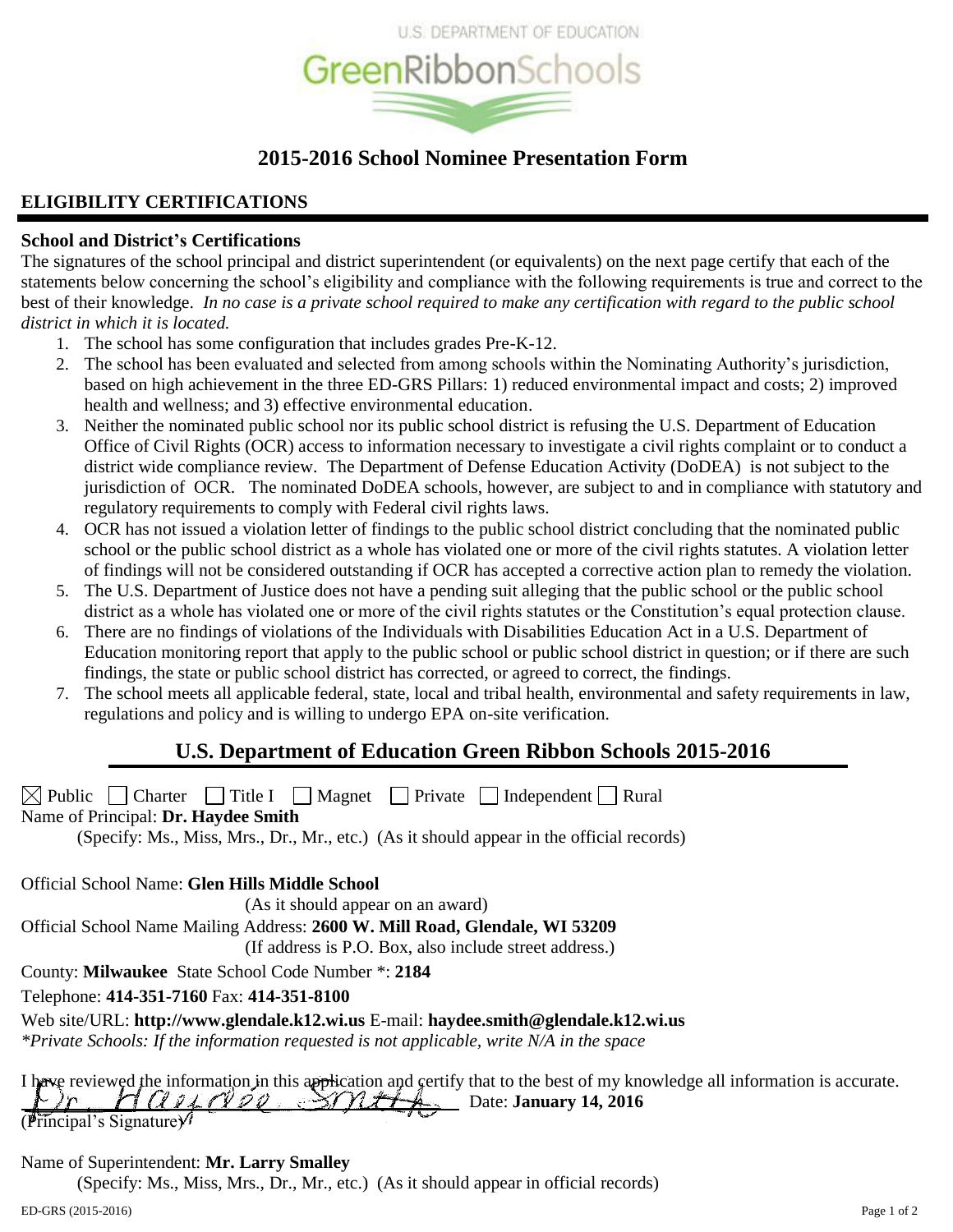

# District Name: **Glendale River-Hills School District**

I have reviewed the information in this application and certify that to the best of my knowledge all information is accurate. Date: **January 14, 2016**

# **Nominating Authority's Certifications**

(Superintendent's  $\beta$ ignature)

The signature by the Nominating Authority on this page certifies that each of the statements below concerning the school's eligibility and compliance with the following requirements is true and correct to the best of the Authority's knowledge.

- 1. The school has some configuration that includes grades Pre-K-12.
- 2. The school is one of those overseen by the Nominating Authority which is highest achieving in the three ED-GRS Pillars: 1) reduced environmental impact and costs; 2) improved health and wellness; and 3) effective environmental and sustainability education.
- 3. The school meets all applicable federal civil rights and federal, state, local and tribal health, environmental and safety requirements in law, regulations and policy and is willing to undergo EPA on-site verification.

Name of Nominating Agency: **Wisconsin Department of Public Instruction**

# Name of Nominating Authority: **State Superintendent Tony Evers, PhD**

(Specify: Ms., Miss, Mrs., Dr., Mr., Other) I have reviewed the information in this application and certify to the best of my knowledge that the school meets the provisions above. Date: **January 25, 2016**

(Nominating Authority's Signature)

# **SUMMARY AND DOCUMENTATION OF NOMINEE'S ACHIEVEMENTS**

Provide a coherent summary that describes how your school is representative of your jurisdiction's highest achieving green school efforts. Summarize your strengths and accomplishments in all three Pillars. Then, include concrete examples for work in every Pillar and Element. Only schools that document progress in every Pillar and Element can be considered for this award.

# **SUBMISSION**

The nomination package, including the signed certifications and documentation of evaluation in the three Pillars should be converted to a PDF file and emailed to [ed.green.ribbon.schools@ed.gov](mailto:ed.green.ribbon.schools@ed.gov) according to the instructions in the Nominee Submission Procedure.

> OMB Control Number: 1860-0509 Expiration Date: March 31, 2018

# **Public Burden Statement**

According to the Paperwork Reduction Act of 1995, no persons are required to respond to a collection of information unless such collection displays a valid OMB control number. The valid OMB control number for this information collection is 1860-0509. Public reporting burden for this collection of information is estimated to average 37 hours per response, including time for reviewing instructions, searching existing data sources, gathering and maintaining the data needed, and completing and reviewing the collection of information. The obligation to respond to this collection is required to obtain or retain benefit P.L. 107-110, Sec. 501, Innovative Programs and Parental Choice Provisions. Send comments regarding the burden estimate or any other aspect of this collection of information, including suggestions for reducing this burden, to the U.S. Department of Education, 400 Maryland Ave., SW, Washington, DC 20202-4536 or email ICDocketMgr@ed.gov and reference the OMB Control Number 1860-0509. Note: Please do not return the completed ED-Green Ribbon Schools application to this address.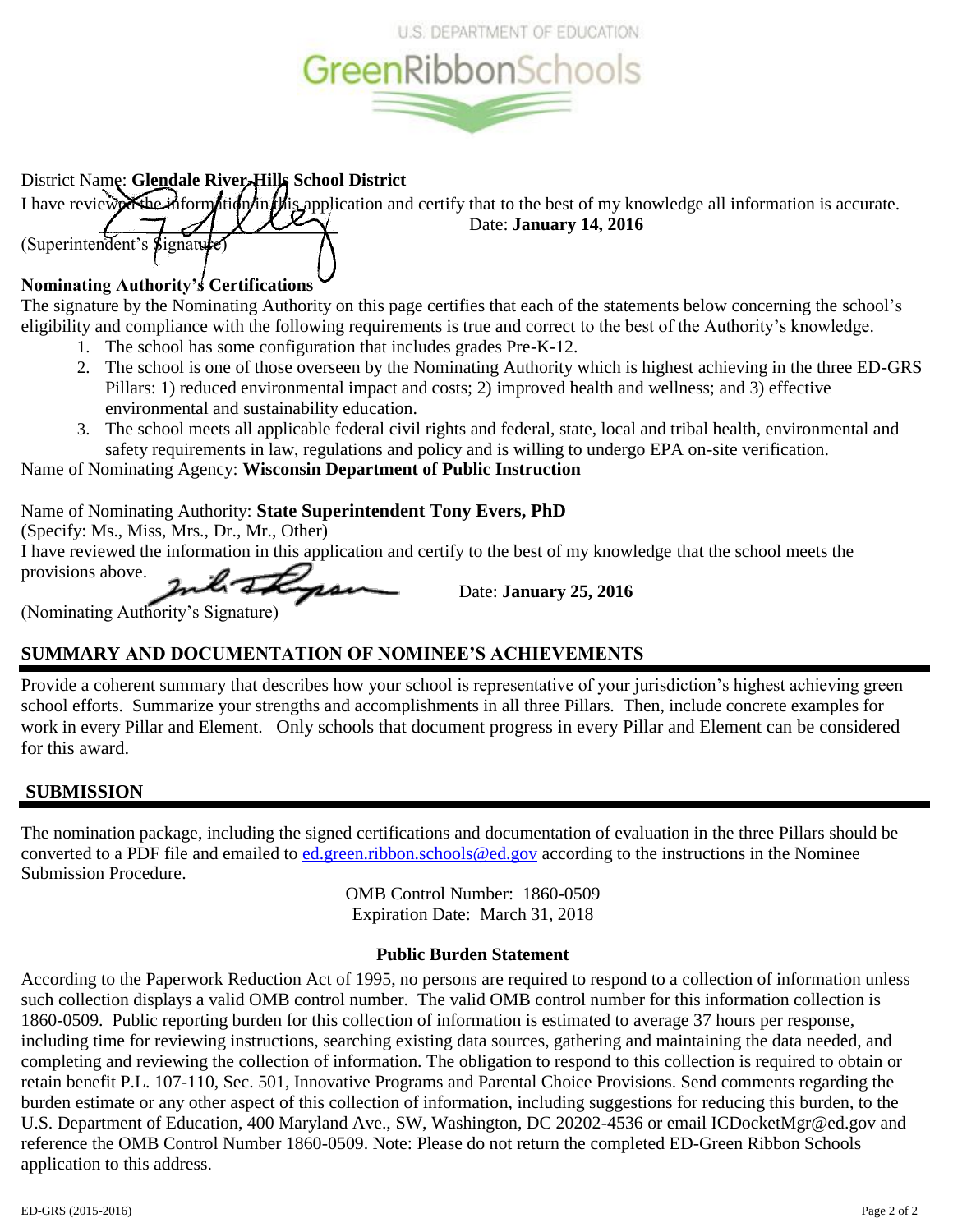

#### **U.S. Department of Education Green Ribbon Schools Summary of Achievements** *for* **Glen Hills Middle School**

Glen Hills Middle School is a leader among Wisconsin schools pursuing sustainability. In 2013, Glen Hills received a Leadership in Energy and Environmental Design (LEED) GOLD for Existing Buildings rating for their 43-yearold facility, a significant accomplishment of which they are justifiably very proud. The LEED certification process has allowed the building and staff to move into a deeper understanding of what sustainability means and incorporate it in all operations and maintenance at the building. To achieve this rating, the school showed its accomplishments in more than energy use reduction; water efficiency, stormwater control, integrated pest management, sustainable purchasing, waste management, green cleaning, indoor air quality, and innovative operations were also significant efforts on the way to LEED recognition. Located in Glendale, Wisconsin, a suburb of Milwaukee, this public middle school has documented significant achievement in all three pillars of the U.S. Department of Education Green Ribbon Schools awards program.

## **Pillar I: Reduced Environmental Impact**

Glen Hills Middle School has been working to help improve its school building to become more energy-efficient. The building has solar panels on the roof that heats the school pool. The school's lighting is LED-based with motion detectors in all classrooms. Besides energy efficiency, the school has other programs in place that coincide with the other areas for Green and Healthy Schools and LEED. The certification process allowed the school and staff to make huge strides in sustainability, awareness to energy savings, recycling, cleaning, and classroom instruction. Water usage in the building meets LEED standards with low flow toilets and energy-efficient water fountains. Furthermore, Glen Hills composts all cafeteria waste.

The school's National Junior Honor Society (NJHS) chapter, comprised of 7th and 8th grade students, holds multiple fundraisers annually to raise money for school beautification projects and improvements, such as purchasing trees, recycling bins, and helping to install pavers to control a muddy area by the pool doors. On top of the pavers, wooden benches for seating were installed with adjoining planter boxes. The student-led Green Team conducts classroom audits to hold student and staff accountable for proper waste disposal.

# **Pillar II: Improved Health & Wellness**

Glen Hills has an Indoor Environmental Quality plan to safeguard air quality within the building. The comprehensive environmental health program is consistent with EPA's Indoor Air Quality (IAQ) Tools for Schools. The school has an asthma management program consistent with the National Asthma Education and Prevention Program's Asthma Friendly Schools Guidelines and meets the ASHRAE Ventilation Standard 62.1-2010 for acceptable indoor air quality. The school chooses chemical free and green-cleaning options. In 2008, Glen Hills implemented the LEED standard for pest management. The school uses low hazard chemical treatments such as live traps and strips to control pest. The school does not use pesticides outdoors and uses green cleaners within the school building.

In addition to the health of the facilities, the school works to improve health and wellness of its occupants. The school has a health secretary who helps to create health plans for students (if needed) and educate the staff about various health needs of students, in addition to assisting students with health needs. Student participate in more physical education per week than required by the state. The PE department has numerous opportunities for Health and Wellness including Jump Rope for Heart Health, Fitness Days, and Run a Marathon in A Year. Curriculum focuses on healthy eating and students are offered salad bar and local produce in the cafeteria. All foods and beverages sold during the school day meet the USDA's Smart Snacks in School nutrition standards and the school has a policy for healthy classroom snacks.

# **Pillar III: Effective Environmental and Sustainability Education**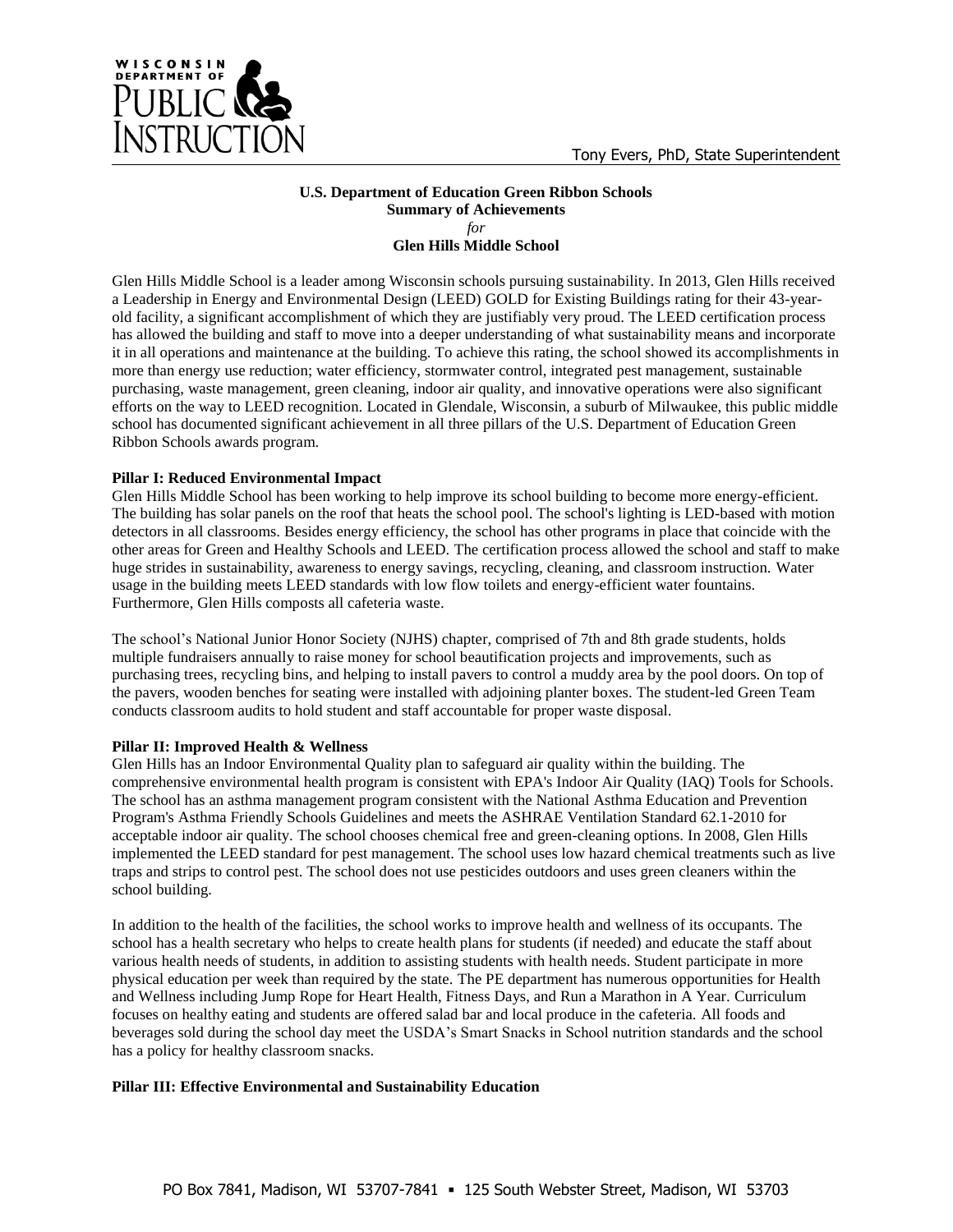Education on building equipment maintenance to extend the life and efficiency of the building has been an initiative headed up by the Operations Committee and the school board. Sustainability is not only an initiative with the operations staff, but with our teaching staff and curriculum. The district has sent teaching staff to energy and sustainability conferences to bring more to education to the classrooms. Within different grade levels, there are units on energy conservation such as electricity and water usage. Teachers and students are monitoring energy consumption as well as the waste and water. Glen Hills has a Green Team within the school to involve the student population for holding classrooms accountable for proper energy usage and waste disposal.

#### **Cross-Cutting Questions**

Glen Hills has received "Sugar Maple" recognition, the highest recognition possible from Green & Healthy Schools Wisconsin. The school has also achieved EPA Energy Star recognition and participated in the Department of Energy's Better Buildings Challenge. Glen Hills is an active participant in the Wisconsin Sustainable Schools Coalition and is a member of the Wisconsin Green Schools Network.

#### **Scoring and Highlights:**

The complete state application is too long to include in this nomination submission, so the applicant's information has been summarized in the following pages, aligned with the pillars and elements. Each application was ranked by teams of external reviewers and internal reviewers, each with different areas of expertise, using a common ranking tool. In addition, the slate of nominees was forwarded to related state and federal agencies to ensure there were no compliance or regulatory issues.

Glen Hills Middle School serves 536 students in grades 4-8 and has 78 staff. Approximately 31% of the student population come from economically disadvantaged households. Approximately 1.5% of the student population has limited English proficiency.

The summary of the nominee's achievements as reported in their application is presented in each pillar and element below. The term "focus area" refers to Wisconsin's application structure.

## **Pillar I: Reduced Environmental Impact**

## **Element 1A: reduced or eliminated green house gas (GHG) emissions**

#### Focus Area: Energy

Glen Hills Middle School and its staff are committed to energy conservation and reducing their carbon footprint. Energy conservation and utility cost savings were major goals starting in 2012, and Glen Hills achieved significant success. The school completed an ASHRAE Level II Audit to identify energy conservation measures. Glen Hills moved its ENERGY STAR score from a 66 to 92, with a 30% cut in energy usage. Glen Hills also demonstrated a 30% energy reduction (non-transportation) and a 12.9% reduction (using WeEnergy energy bills calculator) in greenhouse gas emissions. Glen Hills generates and uses renewable energy from on-site sources in passive solar design. Ten percent of on-site renewable energy is used through solar hot water heating system on the roof.

In order to become LEED certified, Glen Hills had to show compliance with several areas of energy efficiency. Lighting within the building is controlled through sensors and timing with energy-efficient light bulbs. There are five computer labs within the building that are all placed on timers to dim when use is limited and are shut down at the end of the day. Classroom computers are on timers as well when use is limited.

The building temperature (heating and cooling) is controlled daily to an average temperature of 68 degrees when in use and vastly lowered on the weekends and holidays. The HVAC system has 87% efficient boilers and an intensive preventative maintenance program to track building performance and ensure equipment runs as programmed to eliminate wasted energy. Entering the building through the regular doors instead of the handicap doors is encouraged to prevent loss of temperature since the handicap doors stall when closing. School kitchen appliances are ENERGY STAR certified. Furthermore the school district has invested in new technology, including a solar hot water heating system for the pool and a chemical-free cooling tower closed-loop system. The solar hot water heating system is utilized from May to October every year, and helps to cut natural gas consumption for pool water.

The school follows both an energy policy and an energy/water-efficient purchasing and procurement policy. Glen Hills has a supportive school board that works in partnership with Building and Grounds Administrator when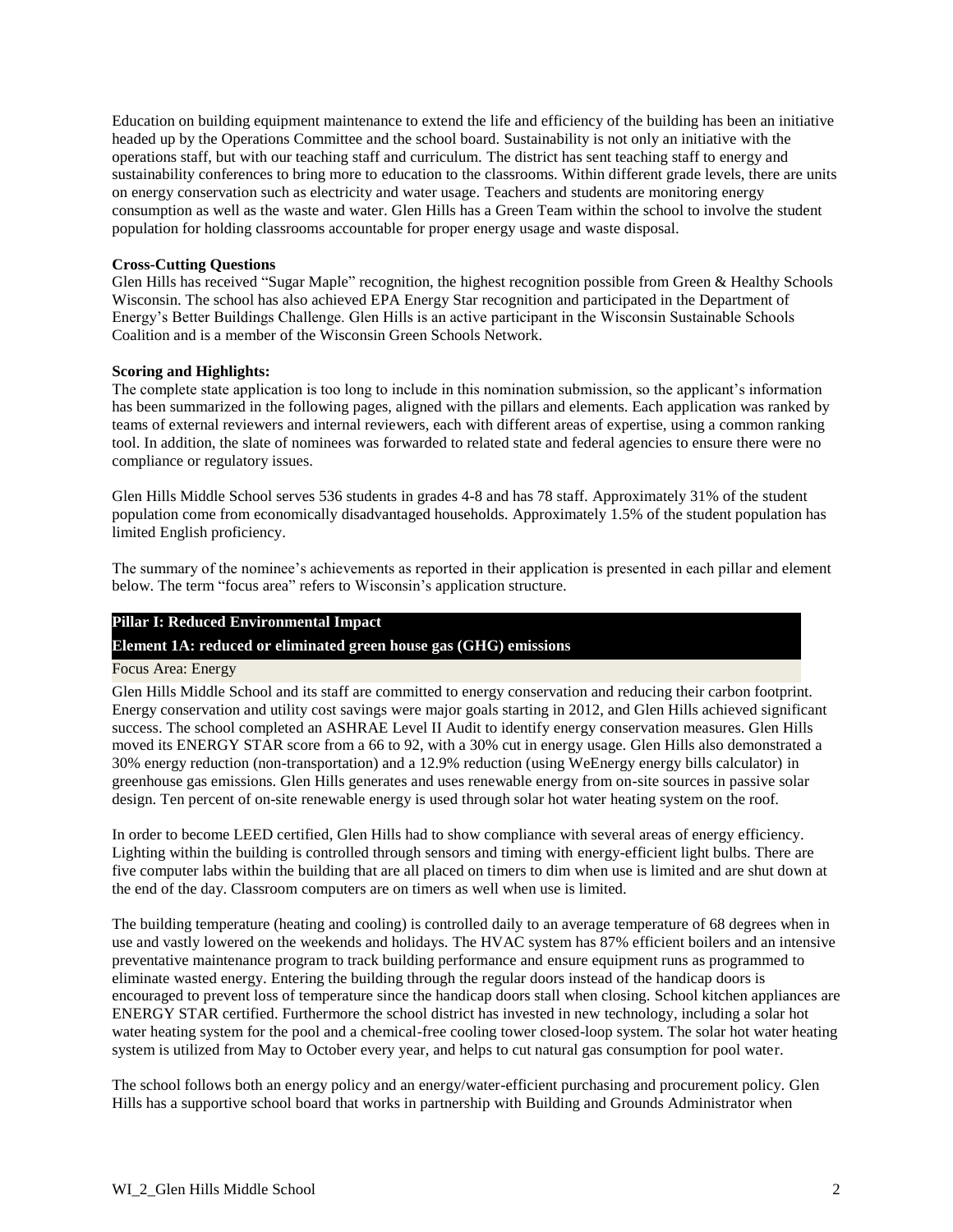making improvements to the building and for purchasing energy conservation items. The Building and Grounds Administrator holds WASBO Facility Manager Certification and has worked with Transwestern Sustainability Services on energy management.

Currently, students are encouraged to use the regular doors instead of the handicapped doors through signs to save energy. With implementation of the student-led Green Team, staff members are held accountable for turning off Activboards and lights when not in use. Staff and students are rewarded and recognized school-wide for their efforts. Also, each classroom has occupancy sensors and the building runs on minimal operations during major breaks and weekends.

Glen Hill's student-led Green Team makes presentations to the staff on ways to be energy-efficient. Also, there are opportunities for staff members to participate in the Wisconsin K-12 Energy Education Program (KEEP) class for credits. This program looks at the amount of energy used in the school building and develops proposals to decrease this usage. Two staff members attended the WASBO facility conference. They attended all of the "Green" sessions and continued to stay informed with Green and Healthy School initiatives and report back to the staff. The director of operations has attended and presented at all Green School conferences in the last three years.

Select teachers attend the Next Generation Science Standards conferences to implement new standards into the school's science curriculum. One major part of these standards is energy conservation education across all grade levels. Also, teachers have attended Green and Healthy School Workshops to gather more information and resources for building curriculum in this area.

Currently, both 5th and 7th grade classes use energy curriculum. The main focus is energy conservation, and it is taught through exploration and experimentation. Within the last couple years, the school has included more energyefficiency-related activities for students, such as solar collection exploration, energy audits, and entire mechanical systems exploration for students. Furthermore, the annual science fair includes multiple projects on energy efficiency.

# **Element 1B: Improved water quality, efficiency, and conservation**

Focus Area: Water

Glen Hills Middle School meets all Gold LEED standards for water usage. The school has low-flow toilets, autoshut-off faucets, restricted-flow showerheads in the locker room, restricted flow on the dishwasher sprayer in the kitchen, and bottle-filling station water fountains. People in the building are encouraged to use their own water bottles, and the fountain keeps track of how many single-use water bottles are avoided by refilling. Students are enthusiastic about the easy-to-use refilling, which teachers actively encourage so that students may have water with them at all times and don't leave the classroom frequently for a drink.

Other activities carried out by Glen Hills to conserve and protect its water supply include:

- $\checkmark$  metering water use to identify substantial changes.
- $\checkmark$  conducting annual audits of the facility and irrigation systems to ensure they are free of water leaks and to identify opportunities for savings.
- $\checkmark$  taps, faucets, and fountains cleaned at least twice annually to reduce contamination
- $\checkmark$  screens and aerators cleaned at least annually to remove particulate lead deposits.
- $\checkmark$  a program to control lead in drinking water (including voluntary testing and implementation of measures to reduce lead exposure).
- $\checkmark$  a medication disposal policy.
- $\checkmark$  a chemical management policy that helps ensure water quality.
- $\checkmark$  a grease trap or oil/water separator for the kitchen sanitary waste line.

Glen Hills uses Next Generation Science Standards, which incorporate water conservation and the water cycle into the science curriculum.

## **Element 1B: Improved water quality, efficiency, and conservation**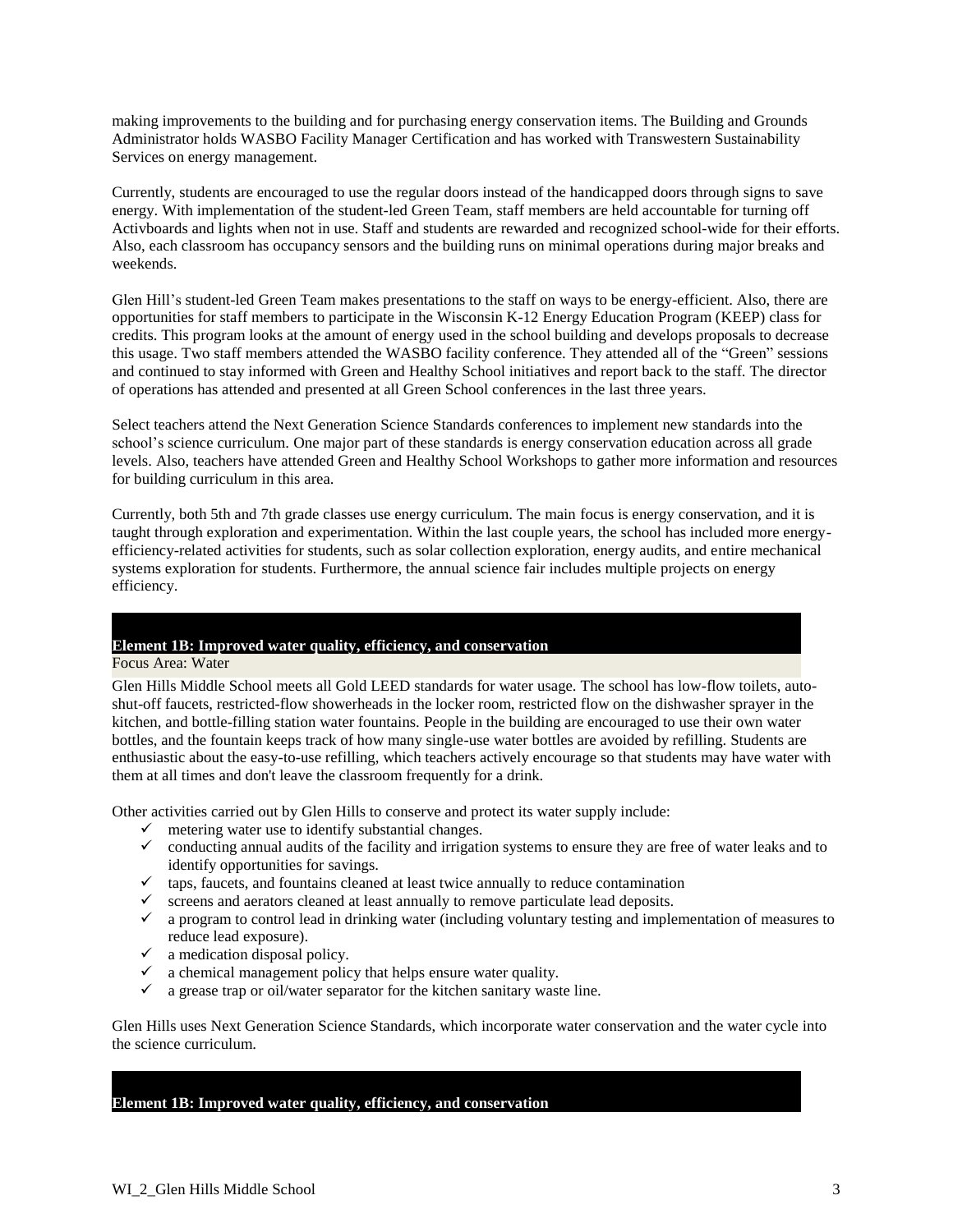Focus Area: School Site

The school does not irrigate any grounds, so no watering of plants or fields or outside irrigation. In addition, Glen Hills uses mulch and native plants to reduce watering needs, has landscaping designed to be water-efficient and/or regionally appropriate, and keeps removed materials from mowing, leaf collection, and snow removal off impermeable surfaces.

Glen Hills utilizes the local park to enhance curriculum such as: collecting water samples from the river, seasonal clean ups of the forest and grounds areas of the park, and use of green space for field activities. In addition, middle school students participate in spring clean ups for both the elementary and middle school.

School grounds, school forests, and outdoor teaching sites are used in the curriculum in the following ways:

- $\checkmark$  7th grade students are taught soil composition and planting techniques that work well in different types of soils. Students plant seeds and analyze their growth. The successfully grown seeds are transplanted to the outdoor flower gardens.
- $\checkmark$  students in 8th grade have utilized the school grounds for their science fair projects as well.
- physical education department utilizes the ample green space to teach their PE curriculum.
- $\checkmark$  the junior honor society students maintains trees planted on the west lawn three years ago so that there is a shaded outdoor classroom space.
- $\checkmark$  They created an outdoor sitting space on the East side of the school with pavers, benches and planters. Each season 7th grade teachers take a group of students to plant new seasonal plants in those planters.
- $\checkmark$  the PE department uses all the outdoor space for the following activities: football, running, tennis, soccer, etc.
- $\checkmark$  teachers use the outdoor spaces as needed for a variety of purposes, such as the 6th grade rocketry unit and 8th grade solar projects.

The school's National Junior Honor Society (NJHS) chapter, comprised of 7th and 8th grade students, holds multiple fundraisers annually to raise money for school beautification projects and improvements. This program was created three years ago and at the end of each school year money raised from the fundraisers went to a specific area. In the first year of this program, NJHS used money raised to purchase trees for the West lawn. This lawn is about a 1/4 of an acre and is just a grassy area. In the second year of NJHS, students helped pave a muddy area by the pool doors. On top of the pavers, wooden benches for seating were installed with adjoining planter boxes. With each change in season, NJHS students plant seasonally appropriate plants.

#### Element 1C: Reduced waste production

Focus Area: Recycling & Waste Management

Glen Hills Middle School completed a waste audit to determine what items were being thrown away instead of recycled and vice versa. The audit revealed that more plastics and aluminum could be recycled, as well as informing staff on the recycling policy at the school. In addition, all 7th grade science students participated in the waste audits as an education session, in turn asked to apply their findings from the audit in the classrooms at home. All students were provided a handout on how to recycle more.

Glen Hills Middle School recycles the following:

- $\checkmark$  Paper
- $\sqrt{\phantom{a}}$  Glass
- $\checkmark$  Metals
- $\checkmark$  Plastic Containers
- $\checkmark$  Ink Cartridges
- $\checkmark$  Cell Phones
- $\checkmark$  Batteries
- $\checkmark$  Light bulbs

The school has recycling bins in all classrooms, in the cafeteria, and outside the building. The school had no outside recycling bins, but now there is one at every entrance and one placed near the baseball field. The National Junior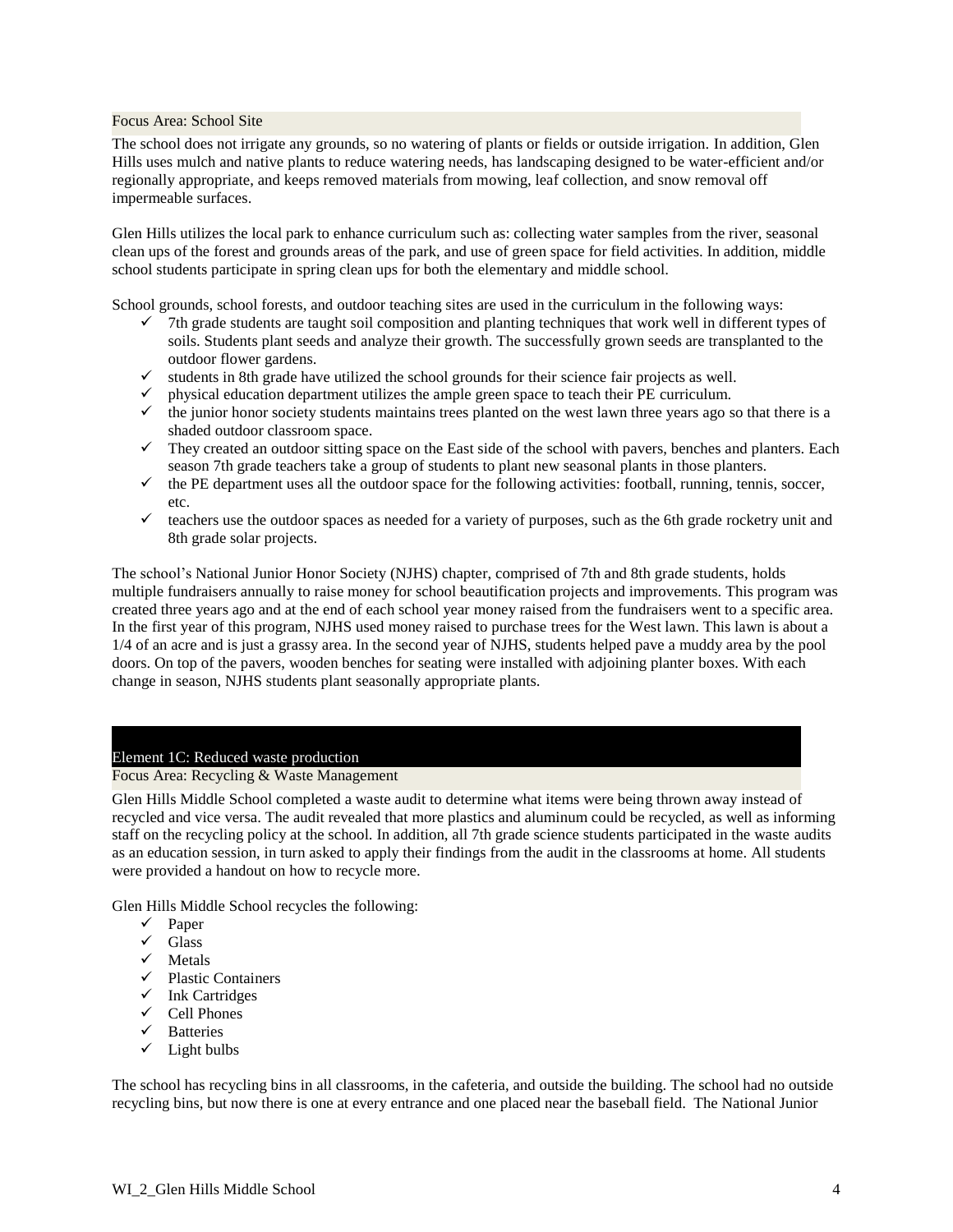Honors Society club raised money to purchase the recycling bins for outside the building. The student-led Green Team conducts classroom audits to hold student and staff accountable for proper waste disposal. The 7th grade staff and students have had staff from Waste Management come to the building to educate staff and students on the importance and process of recycling. Other grade levels encourage and teach about recycling. The Glen Hills student council and Green Team created bulletin boards to display the importance of recycling.

At the beginning of the 2015 school year, staff was given information and resources on how to implement composting program within their classroom. Compost Crusader is educating the professional staff on proper composting methods and procedures. Teachers were encouraged to show their students how to properly dispose of waste and how the compost process works in our school.

The composting program has elevated the school community's awareness of waste diversion. Their Green Team has presented at each grade level on how to dispose of waste properly between garbage, recycling, and composting. Students visited waste disposal sites within the building and outside of it to see where the waste goes once it leaves their hands. The Green Team has been monitoring our students' proper disposal of waste during lunchroom times. In addition to the composting program, our Green Team does classroom audits to check proper disposal of garbage, recycling and composting within the classroom. Classes are challenged to meet proper disposal expectations and rewarded for doing so.

Composting bins are placed in all classroom and restrooms to further aid waste diversion. The following wastes are composted off-site with Compost Crusader:

- $\checkmark$  Milk and juice cartons
- $\checkmark$  Cafeteria food waste
- Landscape waste
- $\checkmark$  Bathroom paper towels
- $\checkmark$  Some classroom materials

Because of these efforts and the reduced generation of plastic waste due to water bottle refilling stations at the drinking fountains, Glen Hills has diverted 51% of its solid waste from landfilling. To help close the loop, paper used by the school has 40% post-consumer material content. The administration has implemented more strict guidelines to printing, which will decrease the amount of paper usage at the school. They are in the process of going 1:1 technological devises for students to eliminate paper usage. Currently they have 12 Chromebooks and 4 computer labs available to support this. Also, students have google accounts to submit assignments electronically. Teachers have been trained in Google applications to encourage paperless assignments.

The school has policy to minimize generation of all waste types. Glen Hills has a policy on the proper storage, transportation, and disposal of regulated wastes that is actively enforced and followed:

- $\checkmark$  All fluorescent tubes, batteries and computers/electronics are recycled
- $\checkmark$  on average 50 to 100 computers and electronic devices recycled per year and approx. 50 pounds of batteries. Records are kept within the maintenance office.
- $\checkmark$  disposes of unwanted computer and electronic products through an approved recycling facility or E-cycle Wisconsin program.
- $\checkmark$  All computer purchases are Electronic Product Environmental Assessment Tool (EPEAT) certified products.
- $\checkmark$  custodial program has been certified to the Green Seal Standard for Commercial and Institutional Cleaning Services (GS-42), the ISSA Cleaning Industry Management Standard - Green Building or an equivalent standard. High-efficiency green cleaning program in place

## **Element 1C: Use of alternative transportation**

## Focus Area: Transportation

Because it falls under a district hazardous route policy, most students arrive by school bus. Approximately 20% arrive by bike or on foot, depending on the season. As many as 20% more students arrive by car, and carpooling is encouraged for the school community.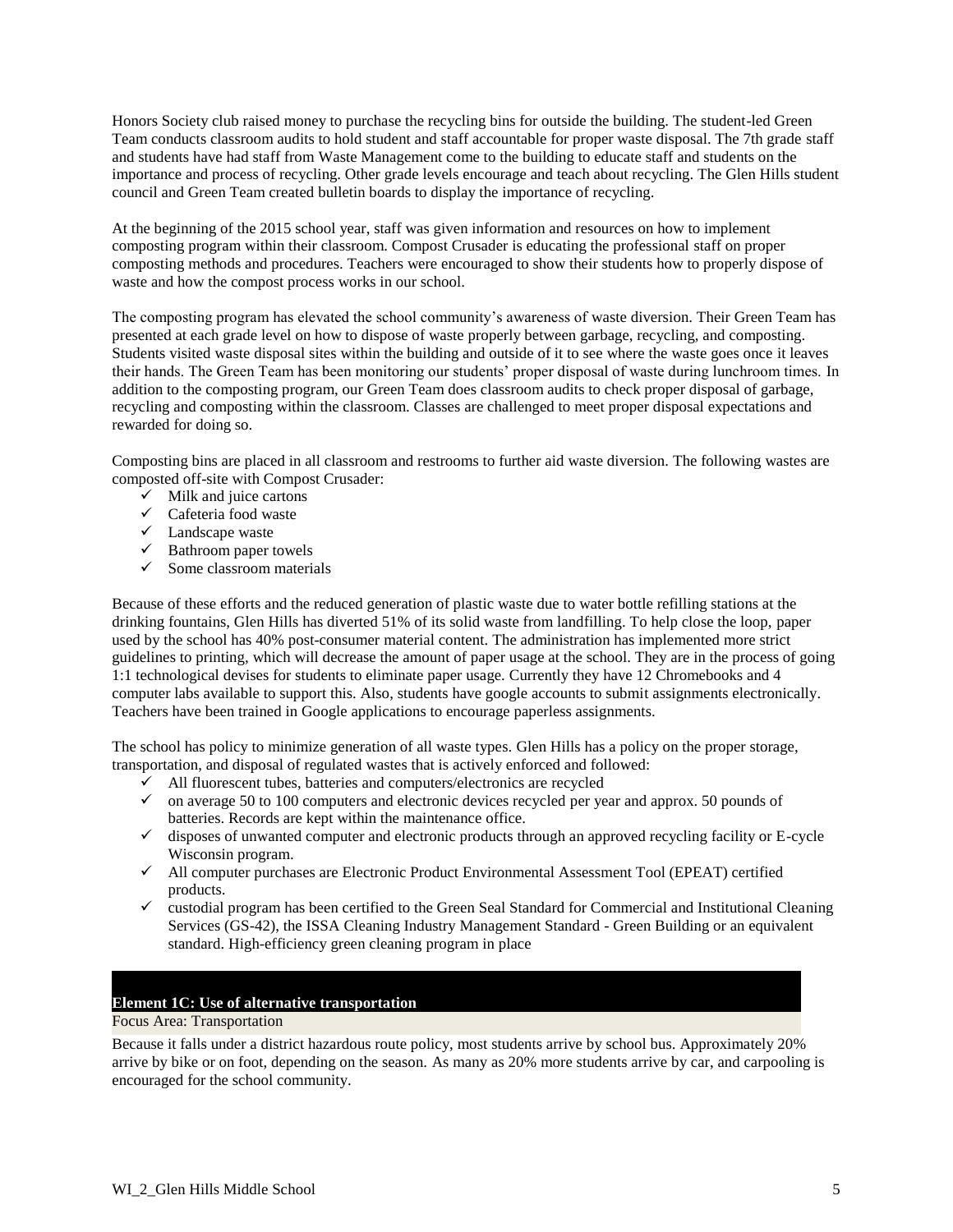Glen Hill has the following transportation options and education efforts to promote alternative transportation and education on the effects of transportation choices:

- $\checkmark$  Bike racks, showers, lockers, and/or other bike amenities.
- $\checkmark$  Sidewalks and bike lanes on main roads to school
- $\checkmark$  A well-publicized, no idling policy that applies to all vehicles (including school buses).
- $\checkmark$  Consistent, clear communications to families regarding transportation options and policies.
- $\checkmark$  Vehicle loading/unloading areas are at least 25 feet from building air intakes, doors, and windows.
- $\checkmark$  A policy pertaining to fuel-efficient fleet vehicle purchasing.
- $\checkmark$  A plan to regularly review bus routing to optimize passenger/miles driven ratios
- $\checkmark$  School bus contracts include restricted idling and/or use of newer, retrofitted or alternative-fuel powered buses
- $\checkmark$  Participates in EPA's Clean School Bus program
- $\checkmark$  Clean diesel/biodiesel/alternative fuel
- $\checkmark$  Students explore the benefits of exercise through biking, walk, and running, which are possible methods of transportation to and from school.
- $\checkmark$  As a part of the Staff Wellness Program, staff members are encouraged to use alternative transportation methods or carpool to school
- $\checkmark$  Plans for Green Team to implement "walk/bike to school" days this school year. This would be a part of classroom audit checks and classrooms would earn additional points for every child that either biked or walked to school.
- $\checkmark$  In science classes in 7th and 8th grades, students learn about CO2 emissions and the impact these chemicals have on our environment.
- $\checkmark$  Since staff members participate in bus duties, they are made aware of the "Bus Idling Policy." Bus drivers are required to turn off their buses when waiting for students to load at the end of the day.

Riteway is the school's bus transportation partner. They also have one of the newest bus fleets of any transportation companies within the area. Riteway uses fuel-efficient buses and has a no-idling policy. Buses are turned off when waiting for students to reduce the amount of emissions. GO Riteway has established an Environmental Sustainability Program designed to harmonize their company with the environment. Each one their terminal managers are responsible to report by month the mpg of each of its vehicles to the company Safety Director. The managers are responsible to reduce fuel consumption, decrease wasted expenditures in fuel and maintenance and improve efficiency. Drivers are monitored using electronic onboard recorders and through the use of road observations.

#### **Pillar II: Improved Health & Wellness**

## **Element 2A: Integrated school environmental health program**

#### Focus Area: Environmental Health

Glen Hills is implementing a formal health & safety plan and has a trained Chemical Hygiene Officer and documented chemical hygiene plan. New staff are trained thoroughly in chemical hygiene and disposal. Then, every year, staff members are required to re-certify the training by reading and reassessing their knowledge from the initial training. Every three years, all staff is retrained with administrative presentations and videos.

In order to reduce risk, prior to purchasing chemicals for any purpose, less hazardous alternatives are considered. When necessary, students and staff use engineering controls such as fume hoods and personal protective equipment.

When environmental health changes occur within the school, such as a heightened flu epidemic, staff is encouraged to disinfect rooms, and custodial staff use air purifiers to reduce the spread. Newsletters are sent home to explain risk and prevention strategies. Proper hand washing techniques are posted throughout the school building. Hygiene and safe environmental health practices are reinforced through grade level collaboration.

Additional efforts to promote health and safety include:

- $\checkmark$  a comprehensive indoor air quality management program that is consistent with EPA's Indoor Air Quality (IAQ) Tools for Schools.
- $\checkmark$  actions to prevent exposure to asthma triggers such as mold, dust, and pet dander.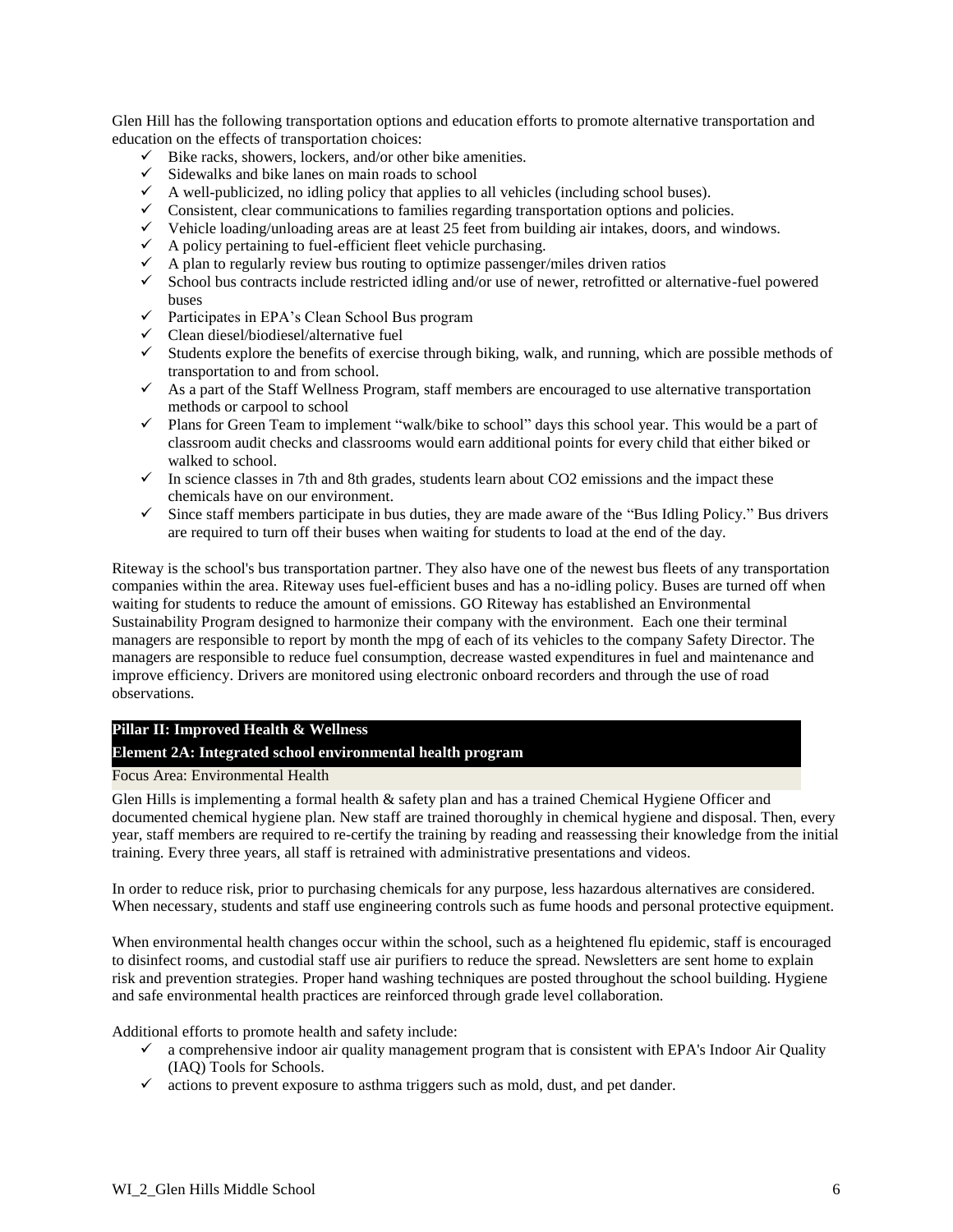- $\checkmark$  an asthma management program that is consistent with the National Asthma Education and Prevention Program's (NAEPP) Asthma Friendly Schools Guidelines
- $\checkmark$  one or more energy recovery ventilation systems to bring in fresh air for use in the HVAC system.
- $\checkmark$  school meets ASHRAE Standard 62.1-2010 (Ventilation for acceptable indoor air quality)
- $\checkmark$  local exhaust systems for major airborne contaminant sources
- $\checkmark$  staff visually inspects all our school's structures on a monthly basis to ensure they are free of mold, moisture, and water leakage
- $\checkmark$  indoor relative humidity is maintained below 60%
- $\checkmark$  moisture resistant materials/ protective systems installed (i.e. flooring, tub/shower, backing, and piping)
- $\checkmark$  no wood structures on school grounds that contain chromate copper arsenate
- $\checkmark$  the school does not have combustion appliances.
- $\checkmark$  All of the ground contact classrooms at our school have been tested for radon within the last 24 months
- $\checkmark$  Radon tests for our school tested at or below 4 pCi/L OR our school was built with radon resistant construction features and tested to confirm levels below 4pCi/L.

The school has a chemical management plan that includes:

- $\checkmark$  Chemical purchasing policy that supports low or no-VOC products and substitution when less hazardous alternatives are available.
- $\checkmark$  Storage and labeling.
- $\checkmark$  Training and handling.
- $\checkmark$  Hazard communication.
- $\checkmark$  Spills (clean up and disposal).
- $\checkmark$  Selecting third-party certified green cleaning products.

The chemical-free cooling tower uses electromagnetic pulses to clean the process water instead of chemicals, thus reducing toxins on-site. In addition, the operations staff has purchased a Zero Trace machine.

All science labs have a well-vented chemical room that is routinely cleaned and checked along venting ducts. In addition, the Technical Education and swimming pool rooms have their own air handling systems. All hazardous chemicals, such as gasoline, diesel fuel, and oil-based paints, are kept in fireproof containers.

In 2008, Glen Hills implemented the LEED standard for pest management. The school uses low hazard chemical treatments such as live traps and strips to control pest infestation and follows all state regulations on posting of treatment use as well. The school does not use pesticides outdoors and uses green cleaners within the school building. They have an IPM coordinator trained in 2009.

Environmental health is taught in the science and health curriculums (taught within all grades), and chemical safety and awareness is emphasized. In science labs, the proper use and disposal of materials are emphasized. Also, PE teachers who teach Health curriculum are need to re-certify their training within this area as well. All staff are required to take mandatory training on safety and security, blood borne pathogens and are encourage to participate in a Wellness program thought the district. The district provides an EAP, which is an employee assistance program to assist with mental health.

# **Element 2B: Nutrition & Fitness**

#### Focus Area: Health & Wellness

The school provides the following to promote nutrition and fitness:

- $\checkmark$  Our school has a School Health Advisory Council (SHAC) or school wellness committee, which was established in September 2009.
- $\checkmark$  Our school uses the Got Dirt? or Got Veggies? resources.
- $\checkmark$  Students spend at least 120 minutes per week per year in school supervised physical education.
- $\checkmark$  At least 50% of our students' annual physical education takes place outdoors.
- $\checkmark$  Health measures are integrated into assessments.
- $\checkmark$  Our school offers opportunities for students to be physically active outside of physical education classes (e.g., recess, open gym, before/after school programs, classroom activity breaks).
- $\checkmark$  Our school promotes or supports walking and bicycling to school.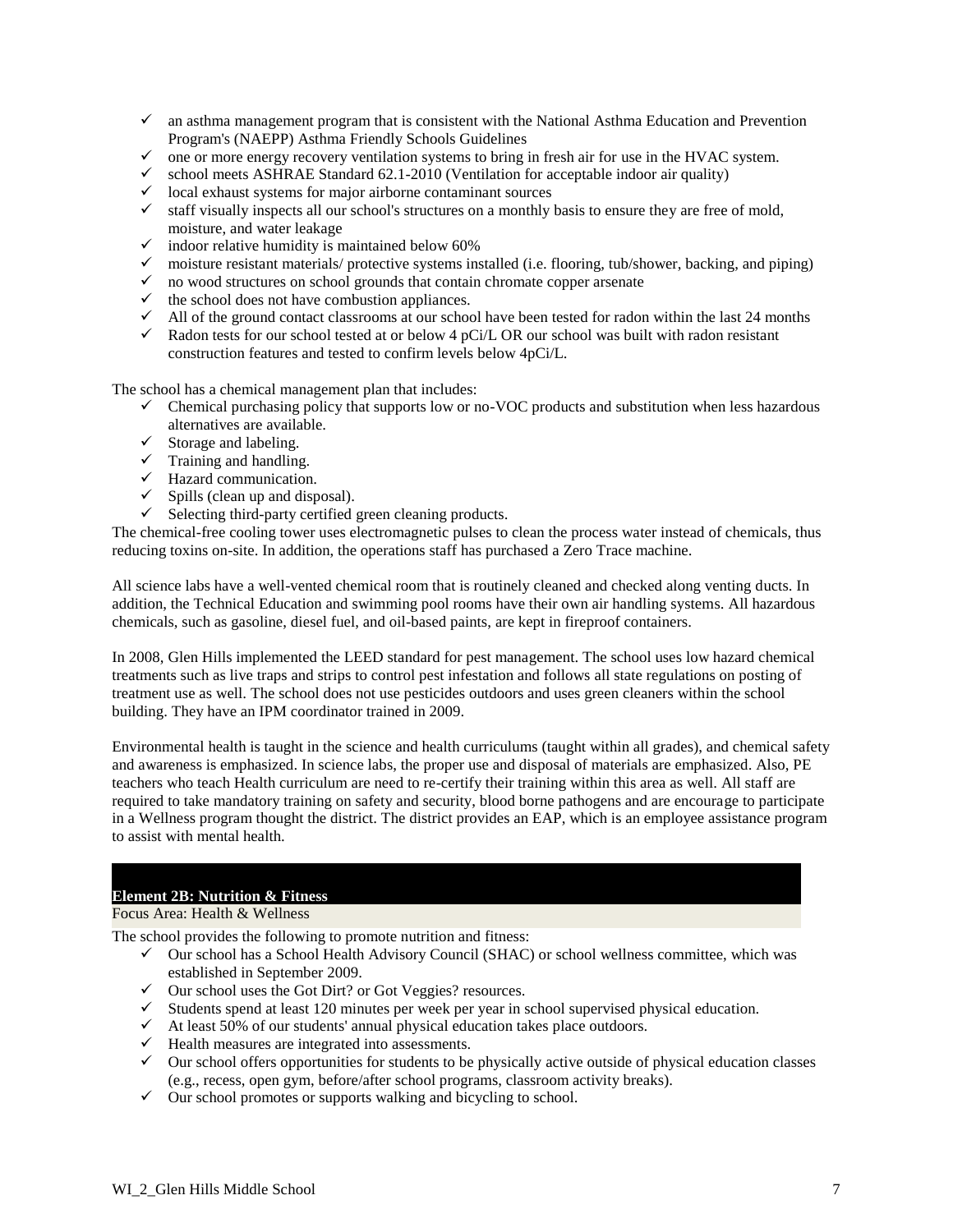- $\checkmark$  Our school promotes hand washing for staff and students.
- $\checkmark$  Our school participates in Jump Rope for Heart
- $\checkmark$  Our school currently has a fitness based curriculum in PE that focuses on educating students about the importance of health and exercise.

Curriculum based nutrition information:

- $\checkmark$  7<sup>th</sup> grade Science focuses on healthy/eating.
- $\checkmark$  Health education in Physical Education provides healthy eating and wellness for all grades.
- $\checkmark$  more minutes in Physical Education than required by state law
- $\checkmark$  There are fitness activities days within PE once a week where students engage in circuit training, swimming and running.

Our school has a school nurse that is shared within the North Shore Districts and a full-time health secretary. These two work together to create health plans for students (if needed) and educate the staff about various health needs of students, in addition to assisting students with health needs. Also, our school has a school psychologist that ensures all IEPs are followed and runs starting evaluation tests. Our full-time school counselor supports the emotional needs of our students. She runs classes within the younger grades that focus on important issues,2 of 4 such as bullying, abuse, and friendship issues. Within the older grades, she assists students with individual/small group/lunch buddies to discuss various topics affecting students. She is in communication with outside community services (when needed) to further assist with student needs. All students are involved in our Human Growth and Development curriculum (grades 4-8) that explains body changes and health education. PE and Health teachers are trained yearly in health and wellness by re-certifying license criteria and attending professional workshops.

The school has a DARE program in fifth grade to teach about the danger of drug use, reinforced in 7th grade using the G.R.E.A.T program. Staff members were professional developed to implement the DARE and G.R.E.A.T programs in connection with the local police liaison. There is also a Wellness program within the PE department that teaches health and mental health awareness.

The following outdoor educational physical activities are taught with PE: Flicker ball, flag football, soccer, speed ball, ultimate Frisbee, disc golf, tennis, track and field, and jogging. The following physical activities are taught as part of the student Wellness Program: circuit training, swimming, running for fitness, 1/2 mile jogging at the beginning of every class, roller-skating, and jump rope for heart. Within classroom field trips, students engage in hiking as a nature-based activity. Glen Hills also has a variety of physical activities/sports students may participate in after school: basketball, cross country, track and field, volleyball. The school is associated with the Nicolet Recreation Department where multiple afterschool physical activities are available to students.

The school works to maintain a positive school environment. By doing this, Glen Hills promotes safety, accountability and stewardship in the school community. The school utilizes Developmental Designs, which teach appropriate social skills for relating to other students in a diverse environment and learning to accept others and not judge. Also, staff has an opportunity to participate in the Employee Assistant Participation program. In this program, mental and physical health awareness is provided. The school administration is extremely supportive to the mental and physical needs of the staff as well.

The school has an annual Run/walk that is put on by our foundation. 106 students within our 538 student population school participated in the Cross Country program this year where they run through the community and participate in school-wide running events. All other sports offered provide opportunities for student to compete at other schools.

Besides after school physical activities, there are also other opportunities/clubs for students to get involved and be part of a group such as: computer club, gazette (newspaper), chess club, forensics, green team, NJHS, math club, book club, YAC (youth activity center). All of these activities focus on positive interactions amongst students.

The curriculum used within the PE and Health classes, as well as the guidance program and afterschool activities, provide multiple opportunities for students to get involved with maintaining the health of their bodies. Due to this education, the majority of students maintain an appropriate BMI and strive to stay active. Many students participate in the "marathon" program (run 26.2 miles within the school year), and all students complete fitness assessments in the PE program.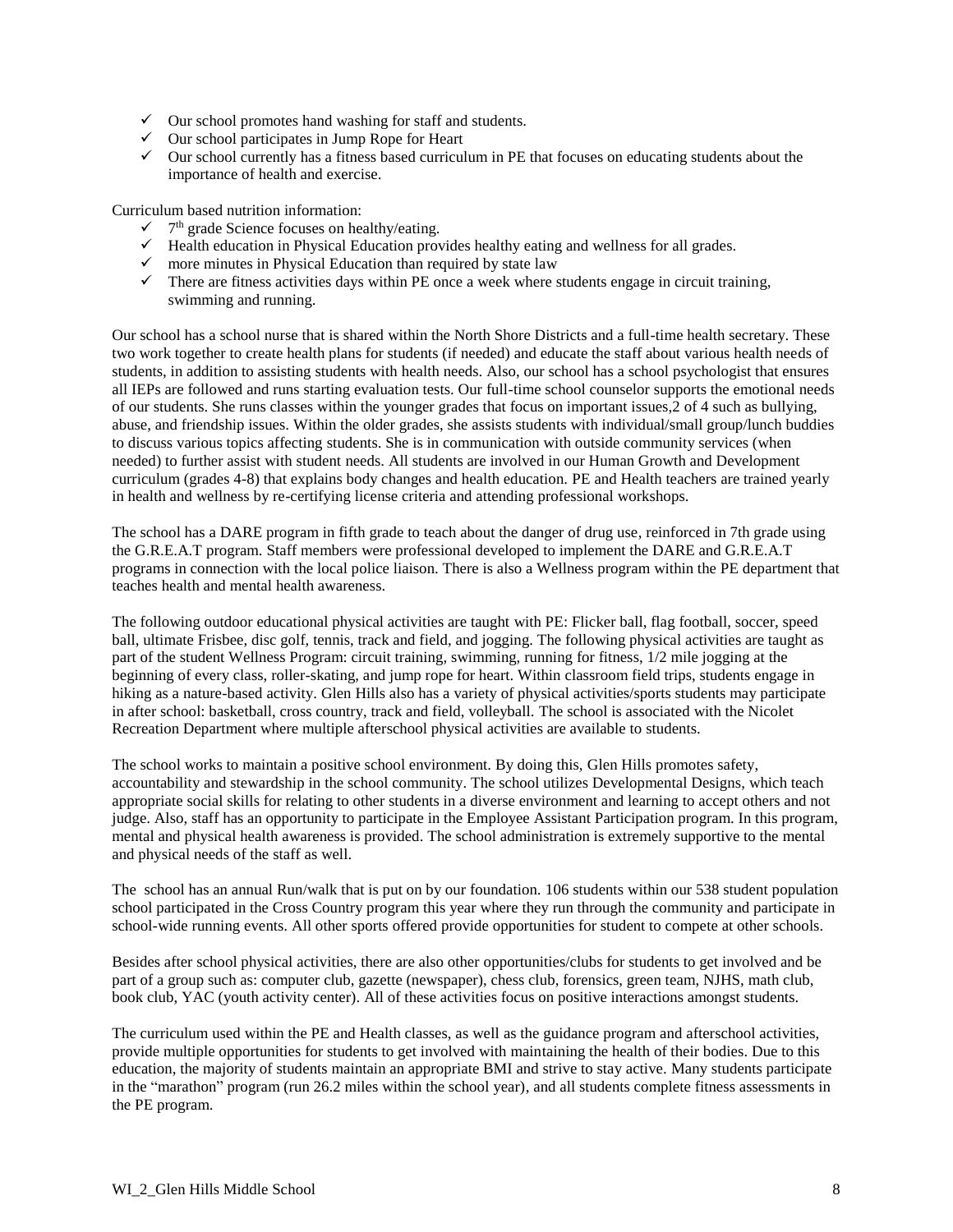School lunches meet the national requirements for healthy food standards, and lunch staff ensure that students are meeting their daily food requirements. The following efforts support Glen Hills' commitment to healthy eating:

- $\checkmark$  Our school has a salad bar.
- $\checkmark$  All foods and beverages sold during the school day meet the USDA's Smart Snacks in School nutrition standards.
- $\checkmark$  Our school or district has a policy for healthy classroom snacks.
- $\checkmark$  Our school prohibits advertising and promotion of less nutritious foods and beverages on school property.
- $\checkmark$  Our school has on-site indoor and outdoor physical activity facilities available to students, staff, and the community.
- $\checkmark$  Each month, Taher (food service company) advertises and uses locally grown produce

The school has a no tolerance for bullying policy. This is reinforced within the classroom in the Developmental Designs program, visibly advertised throughout the school, and school assemblies are used to reinforce this as well. Recently, Leroy Butler of the Green Bay Packers did a presentation on bullying and how to rise above negative feelings and attitudes.

#### Pillar III: Effective Environmental and Sustainability Education

Element 3A: Interdisciplinary learning about the key relationships between dynamic environmental, energy, and human systems

## Focus Area: Environmental & Sustainability Education

Environmental literacy is taught within social studies and science curriculums. In science, students cover a variety of topics such as: human impact on the earth, different ecosystems, importance of recycling, and water conservation. In social studies, students are taught about how society can affect the environment and the repercussions of human impact both positive and negative.

Within the 7th grade curriculum, students learn about and explore soil composition and planting. They also take a yearly field trip to Kettle Moraine State Park to explore how glaciers have shaped Wisconsin's landforms. Students at younger grade levels, attend activities at the Audubon. In past years, students have participated in activities at Discovery World to learn about environmental topics.

Even within the school, students are teaching students about recycling, composting, and care of school grounds through our National Junior Honor Society and Green Team (student-led environmental club). National Junior Honors Society students are responsible for classroom audits, school cleanups, and environmental sustainability presentations. This involves 70 of the 200 7th and 8th grade students. The Green Team works on waste disposal education, energy conservation audits, and environmental sustainability education and involves students 15 of their 70 NJHS students. For example, in the composting program, students in the Green Team created signs to display around the building, went and presented the new composting program within each classroom, and presented to the staff as well. Also, the Green Team monitored the lunch room for the first few weeks of the program to ensure students were disposing their waste in the proper containers. Furthermore, the Green Team does classroom audits to check the energy usage used within the classroom as well as the proper disposal of waste. Classrooms are given a score for their correct energy use and disposal to go towards an all school competition to promote environmental sustainability awareness across the school. There is also a bulletin board in the commons were classroom scores are displayed as well as important environmental sustainability information. This bulletin board is maintained by the students within the Green Team.

Besides supporting student clubs and implementing environmental education within their curriculums, teachers lead by example. This is accomplished through energy conservation (turning off lights and projectors when not in use) and by recycling and composting within the classroom setting. Also, staff focuses on reducing the amount of paper used and is made aware of how much paper they use. Staff is held accountable for their actions by the Green Team as explained above.

The staff has participated in various staff development opportunities. Staff members have taken courses in Project WET, Open Education Resource design, and Learning Lab through the USGBC. Also, various members have taken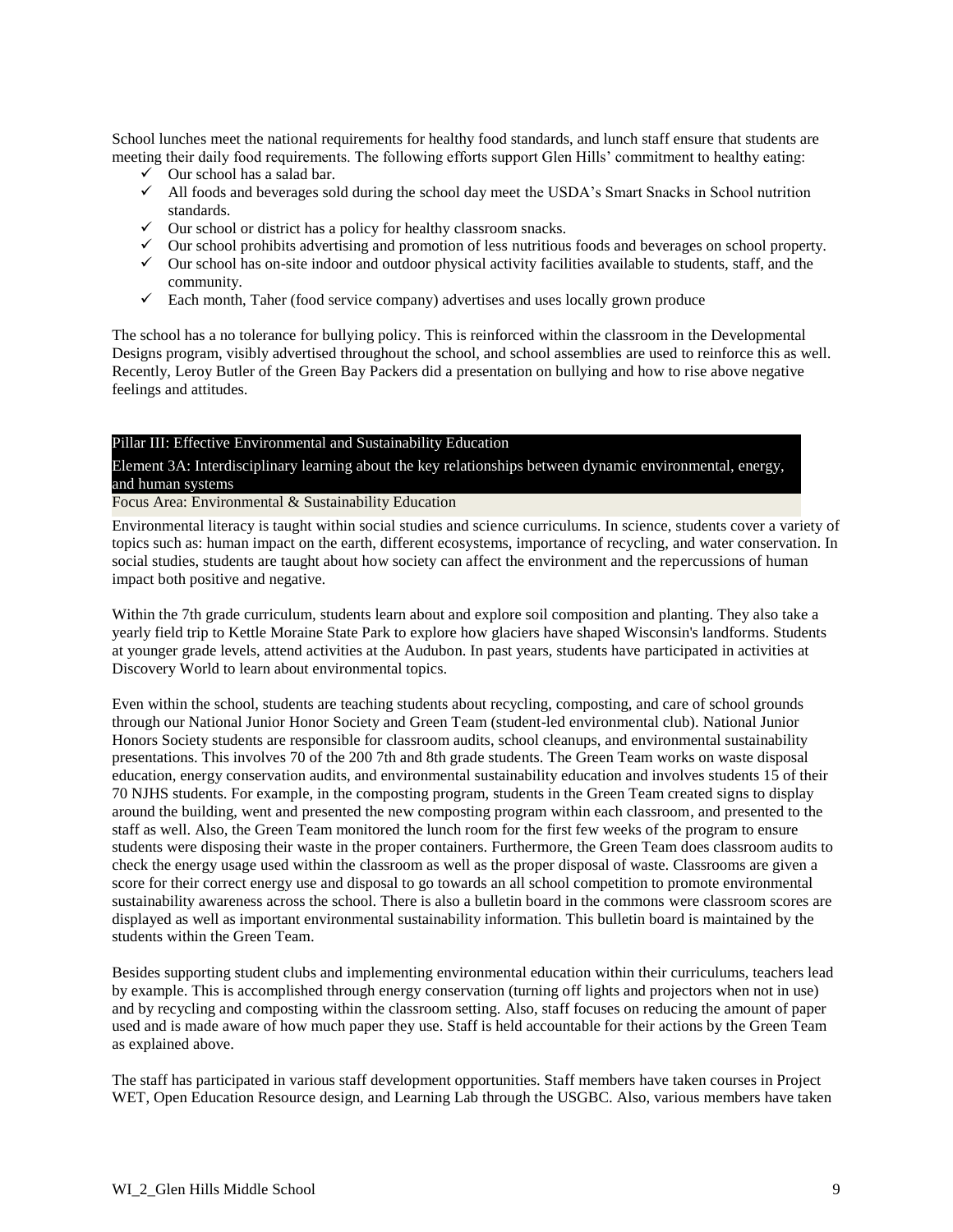classes through the DNR on Green and Healthy Schools. Additional staff members have taken KEEP classes. The Green Team is led by the building and grounds administrator as well as two teachers who have attended professional development from Green and Healthy Schools.

#### Element 3B: Use of the environment and sustainability to develop STEM content, knowledge, and thinking skills

#### Focus Area: Environmental & Sustainability Education

Through the curriculum, as stated above, students are taught and exposed to various literacy and environment issues. Sustainability is also reinforced within these teaching practices. For example, when auditing the school, students took home information and best practices on reducing energy usage and waste to improve the home environment. In 6-8 grades within the science curriculum, students are taught about sustainability of water and decreasing waste.

For example, one STEM project in 7th grade focused on creating a harmless holder for soda cans. Students had to use reusable materials to create a soda can holder. Students were taught how dangerous plastic soda can holders are for the environment and were challenged to produce a soda can holder that isn't as dangerous using reusable materials. This unit also covered the impact of throwing additional recyclable materials in landfills as well as littering and the effects it has on the environment.

In grades 4 and 5, science units explore the use of electrical and gas energy. One of their projects is to look into how the school uses solar panels to heat the water in the school pool. Students get a guided rooftop tour by the building and grounds administrator and discuss how this benefits the school environmentally.

Within grades 6-8, students participate in various STEM projects. Glen Hills is working to connect curricula with the technology education classroom and the science classrooms to integrate hands-on project building activities. Within the learning environment, students created zip lines and building structures while using the engineering process. Rocketry units and solar projects also teach STEM concepts.

#### Element 3C: Development and application of civic knowledge and skills

#### Focus Area: Community Involvement

Glen Hills strives to promote community involvement within the school. Throughout the school year, grade levels are encouraged to participate in various drives or fundraisers to help others less fortunate. For example, the school teams up with the Hunger Task Force to collect food during the holiday season. Also, the school had a clothing drive though the Better Earth Textile/Recycling organization to donate clothes so that they can be reused. Their participation in this program was featured on local TV station's morning show. The school district has a foundation that is run by a board of community members as well as business owners. This foundation helps raise awareness for the school district at different charitable events such as an annual run/walk and Spring Fling. Money raised at these events helps support different needs or project for the school. The elementary and middle schools have several PTOsponsored events throughout the year inviting students, parents and community members into the building at which middle school students volunteer.

One example is the all school participation in the clothing drive for the Better Earth Textile Recycling organization. This company takes recycled clothing and donates to needy countries or remanufacture if needed. This was a three month program where Glen Hills participated with area schools in a challenge to gather as many pounds of clothing. As a part of the challenge, daily announcements were made by students educating the school on the importance of recycling and considering the needs of others. The school had classroom competitions to see who could produce the most amount of clothing. Also National Junior Honor Society students ran a Saturday morning drive to collect clothing from the community. This community was alerted to this drive through flyers and word of mouth communication. The school collected 8,000 pounds of clothing and received second place in the community-wide competition.